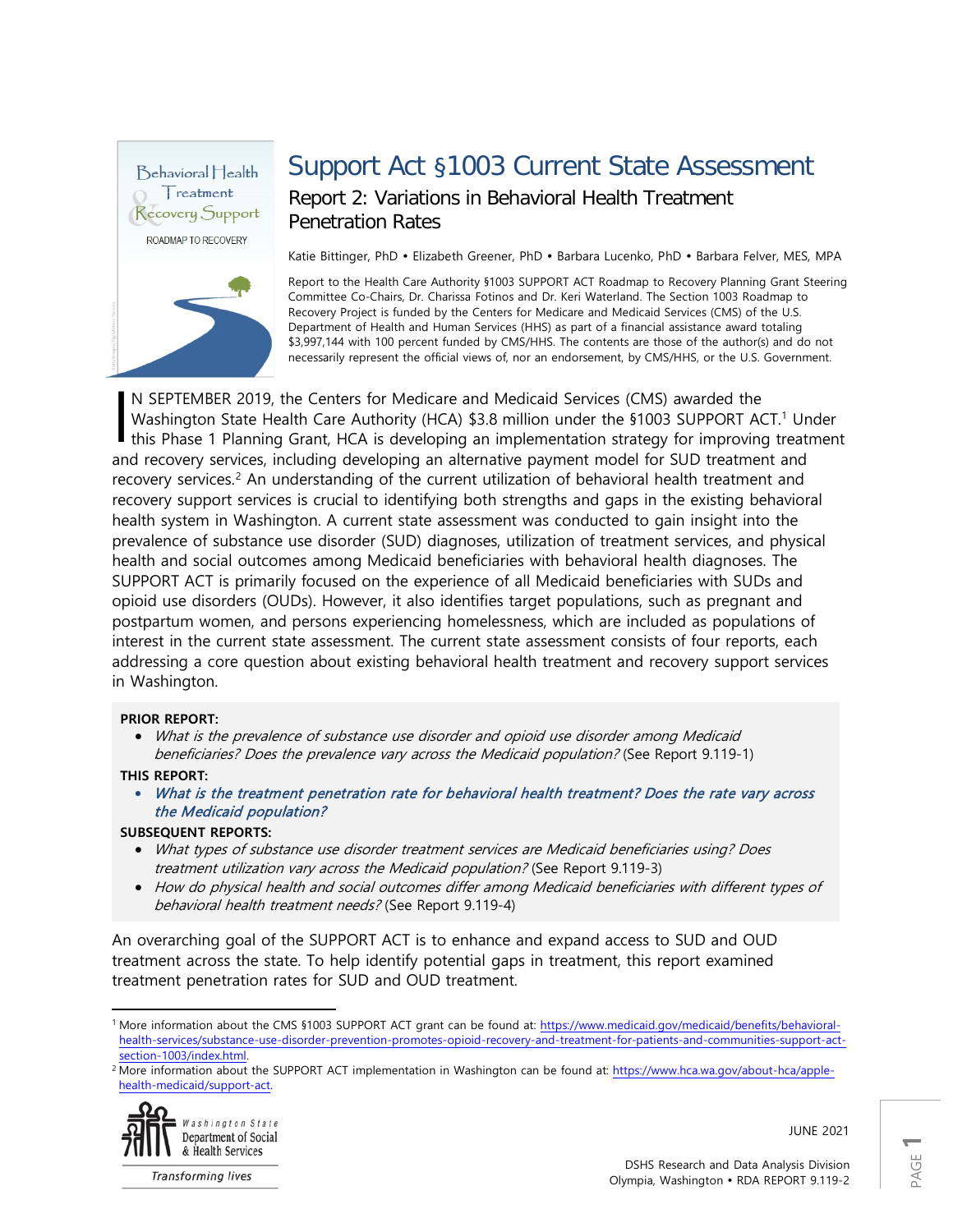Mental health (MH) treatment penetration rates are included for comparison purposes. To identify how treatment penetration rates have changed over time, we examined rates from State Fiscal Year (SFY) 2017, 2018, and 2019. We also examined treatment penetration rates for Medicaid beneficiaries who have co-occurring SUD and MH treatment needs and co-occurring OUD and MH treatment needs in SFY 2019.

Results from these analyses show that overall, treatment penetration rates for SUD, OUD, and MH increased among Washington State Medicaid beneficiaries from SFY 2017 through SFY 2019. However, there was variability in treatment penetration rates across the state and among the SUPPORT ACT populations of interest evaluated (see below). Pregnant and postpartum women had the lowest MH treatment penetration rate, but the highest OUD treatment penetration rate; individuals with arrests in the measurement year had the highest SUD and second highest MH treatment penetration rates across all three measurement years. Treatment penetration rates also varied for individuals with cooccurring MH and SUD, and MH and OUD treatment needs.

# Data and Methods

To understand how behavioral health treatment penetration rates differ for Washington State Medicaid beneficiaries, we conducted retrospective (by year), cross-sectional analyses of Washington State administrative data. All data were drawn from the Department of Social and Health Service's Integrated Client Database (ICDB). The ICDB contains data from several administrative data systems, including the state's ProviderOne data system that contains Medicaid claims and encounter data.<sup>3</sup>

The population of focus was Medicaid beneficiaries (ages 13-64 years) with behavioral health diagnoses. Medicaid beneficiaries with a non-Medicaid primary health care coverage (also referred to as third-party liability) and those who are dually enrolled in Medicaid and Medicare were excluded from the analyses, as complete health care utilization information may not be available for these individuals. Analyses were further restricted to individuals who met minimum Medicaid enrollment criteria (11 out of 12 months in the measurement year) to meet eligibility requirements for the treatment penetration rate metrics. Medicaid beneficiaries with a SUD or OUD[4](#page-1-1) diagnosis are the primary focus of the SUPPORT ACT. Washington's SUPPORT ACT Phase 1 planning grant also identifies seven populations of interest:

- Pregnant and postpartum women
- Adolescents age 13 to 18
- Transition Age Young Adults (TAYA) age 16 to 25
- Persons who receive services at Syringe Services Programs
- American Indian and Alaska Natives (AI/AN)
- Justice system-involved persons
- Individuals experiencing homelessness or unstable housing

To protect client confidentiality, records of services provided at Syringe Services Programs are not captured in state administrative data systems. Thus, individuals who utilize Syringe Services Programs were excluded as a specific target population in these analyses. Individuals experiencing homelessness or housing instability are reported as two categories: "homeless" which is a narrow definition of homelessness (e.g. unhoused persons) and "unstably housed" which takes a broader view of housing instability that includes persons experiencing either homelessness or housing instability (e.g. couch surfing, living in vehicle). Additional information about how the target populations are defined is included in the Technical Notes section at the end of the report. Regional attribution was determined by the beneficiary's county of residence for the majority of the measurement year. Based on this attribution, Medicaid beneficiaries were also attributed to an Integrated Managed Care (IMC) region.

 $\overline{\phantom{a}}$ <sup>3</sup> See, [DSHS Integrated Client Databases,](https://www.dshs.wa.gov/ffa/rda/research-reports/dshs-integrated-client-databases) DSHS Research and Data Analysis Division, Mancuso, March 2020.

<span id="page-1-1"></span><span id="page-1-0"></span><sup>4</sup> Medicaid beneficiaries with OUD are a subset of Medicaid beneficiaries with SUD.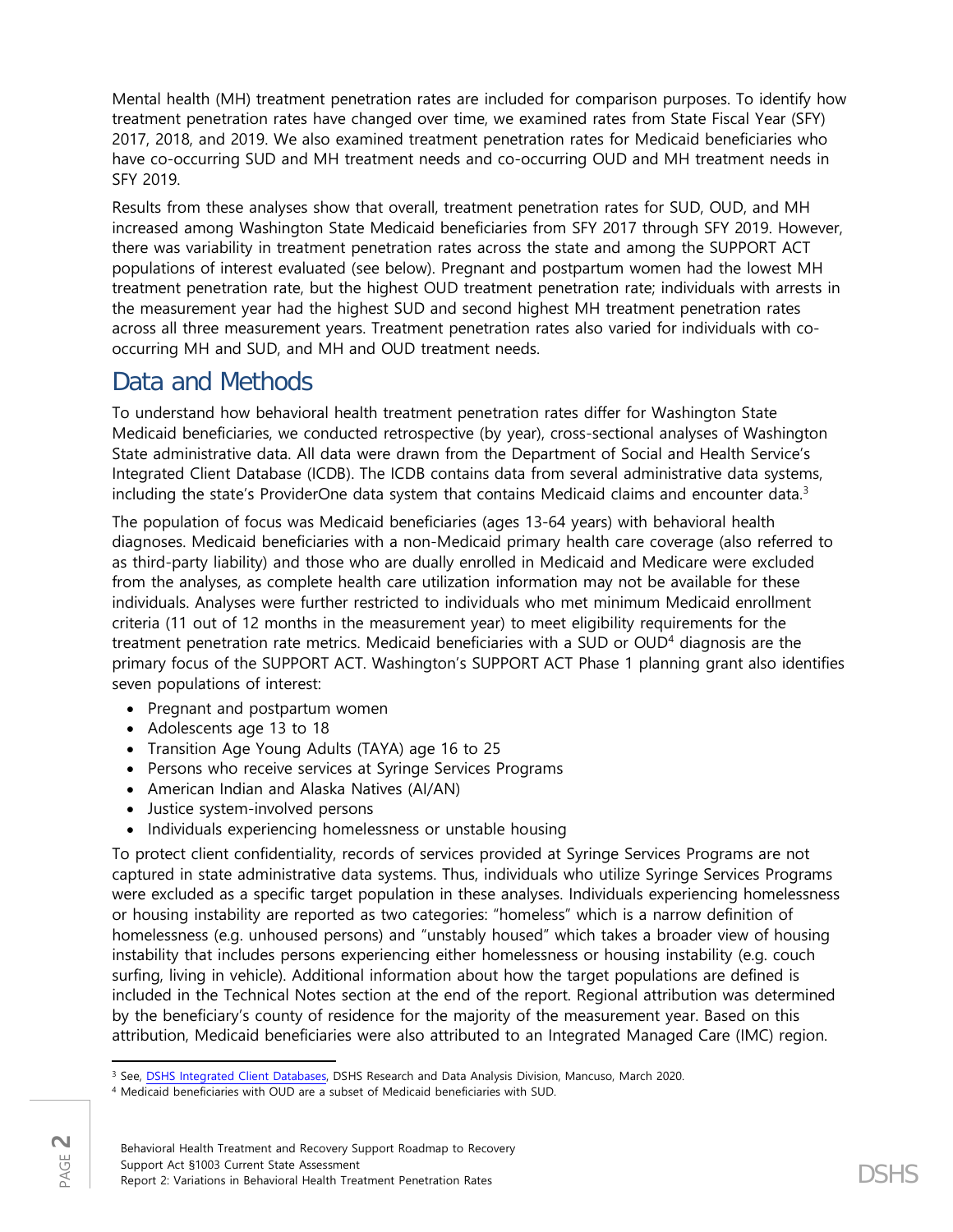# Treatment Penetration Rates for Medicaid Beneficiaries with Behavioral Health Treatment Needs

Treatment penetration rates are the percentage of individuals with an identified treatment need who also receive a qualifying treatment service (see Technical Notes section for additional information). Understanding current utilization of treatment services is critical to identifying potential gaps among those who may need treatment but are not currently receiving treatment. It is important to remember that not everyone who has a diagnosis will seek treatment, but understanding use of the current system can help establish appropriate baselines and/or potential goals for treatment rates.

- The **Substance Use Disorder Treatment Penetration Rate** (**LIGHT BLUE**) is the percentage of Medicaid beneficiaries with a SUD treatment need identified within the measurement year or year prior, who received at least one qualifying SUD treatment during the measurement year.
- The **Opioid Use Disorder Treatment Penetration Rate** (**MEDIUM BLUE**) is the percentage of Medicaid beneficiaries with an OUD treatment need identified within the measurement year or year prior, who received at least one qualifying medication for OUD treatment (Buprenorphine, Naltrexone, Buprenorphine/Naloxone) during the measurement year.
- The **Mental Health Treatment Penetration Rate** (**GREEN**) focuses on Medicaid beneficiaries with a MH treatment need identified within the measurement year or year prior, regardless of whether they had a co-occurring SUD, who received at least one qualifying MH service during the measurement year.

As shown in Figure 1, treatment penetration rates for SUD and OUD increased among Washington State Medicaid beneficiaries in SFY 2017 through SFY 2019.

**+18% +4% 53% 55% 55% 51% 47% +8% 37% 37% 33% 29%** SFY 2019 2018 SFY 2019 SFY 2019 2018 2019 2017 2018 2019 2019 2017 SFY 2017 SFY 2018 SFY 2017 SFY 2018 2017 SFY 2017 SFY 2018 λEΣ λEΣ λEΣ **A<sub>3</sub>S** λEΣ 집 **Substance Use Disorder Opiate Use Disorder Mental Health Treatment Penetration Rate Treatment Penetration Rate Treatment Penetration Rate**

Washington State Behavioral Health Treatment Penetration Rates

From SFY 2017 to SFY 2019, the OUD treatment penetration rate increased by almost 20 percentage points. This likely reflects the substantial expansion in the availability of pharmaceutical treatments for OUD in this time frame. The increase in Buprenorphine availability and changes in prescribing guidelines (removal of prescription time limits and increases in the number of prescriptions allowed) are associated with the increase in the OUD treatment penetration rate. While less dramatic than the OUD rate changes, SUD treatment penetration also increased over the three state fiscal years examined. MH treatment penetration rates had more modest increases compared to SUD and OUD penetration rates and increased by only 4 percent from SFY 2017 to SFY 2019.

FIGURE 1.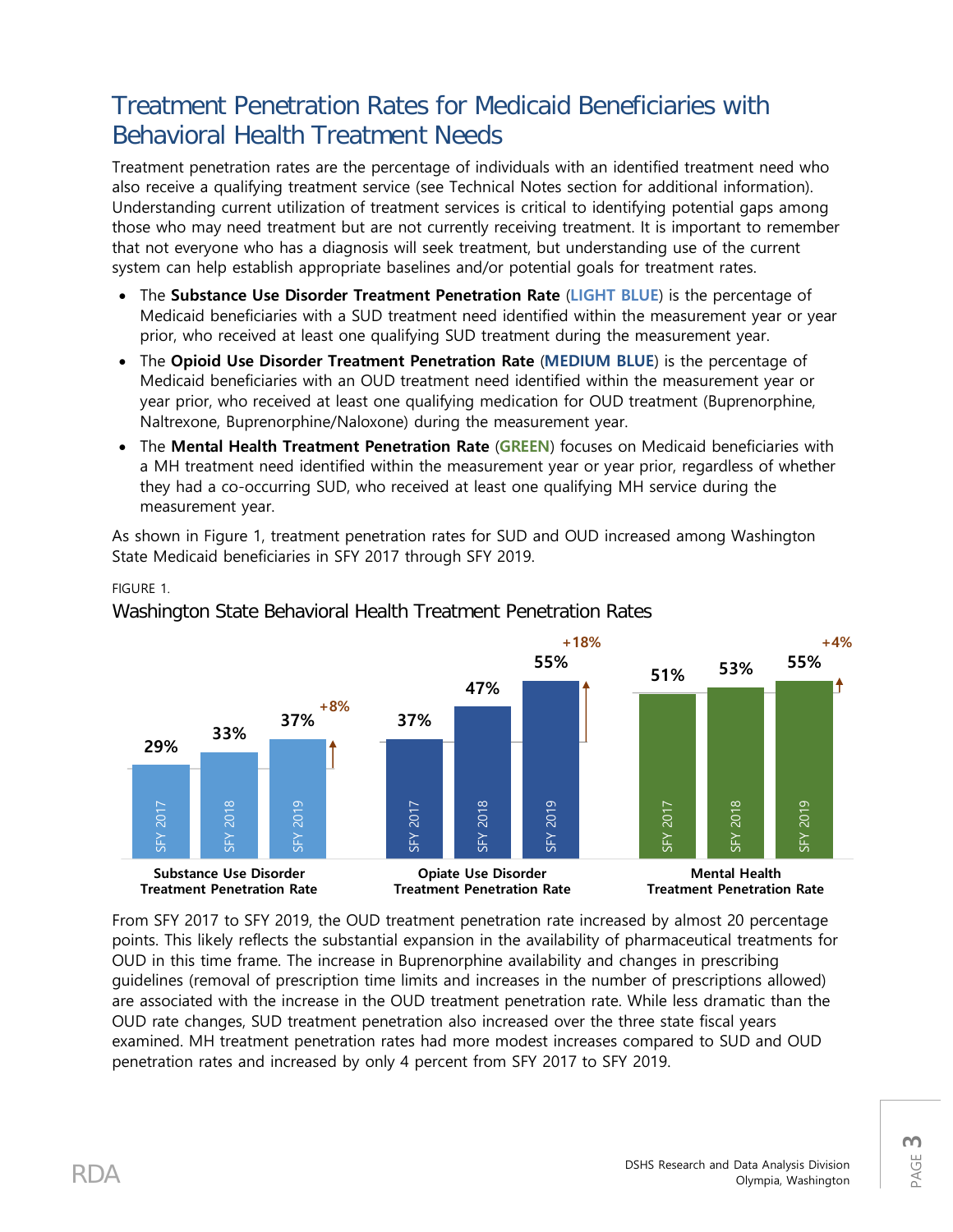Though the increases in treatment rates at the statewide level are encouraging, examining overall rates among Medicaid beneficiaries can obscure differences across geographies and between subgroups. To examine variability in treatment use across the state and among the populations of interest, the SUD, OUD, and MH treatment penetration rates for each integrated managed care region and target population are detailed in Tables 1 and 2 below. The treatment penetration rates for all Washington Medicaid beneficiaries are included for reference. Treatment penetration rates for SUD, OUD and MH diagnoses by Washington State Counties are included in Appendix Tables A1-A3.

TABLE 1.

|                                                          |           | <b>SFY 2017</b> |                                                 | <b>SFY 2018</b> | <b>SFY 2019</b>         |           |
|----------------------------------------------------------|-----------|-----------------|-------------------------------------------------|-----------------|-------------------------|-----------|
|                                                          |           |                 | Number with Percent Who Number with Percent Who |                 | Number with Percent Who |           |
|                                                          | Treatment | Received        | Treatment                                       | Received        | Treatment               | Received  |
|                                                          | Need      | Treatment       | Need                                            | Treatment       | Need                    | Treatment |
| <b>Substance Use Disorder Treatment Penetration Rate</b> |           |                 |                                                 |                 |                         |           |
| All Washington Medicaid Beneficiaries                    | 143,573   | 29%             | 136,216                                         | 33%             | 135,855                 | 37%       |
| <b>Great Rivers</b>                                      | 8,795     | 31%             | 8,315                                           | 37%             | 8,561                   | 41%       |
| Greater Columbia                                         | 15,116    | 25%             | 14,651                                          | 29%             | 14,551                  | 32%       |
| King                                                     | 27,813    | 30%             | 26,298                                          | 34%             | 25,762                  | 36%       |
| North Central                                            | 5,378     | 23%             | 5,161                                           | 25%             | 5,120                   | 28%       |
| North Sound                                              | 20,208    | 34%             | 19,499                                          | 39%             | 19,848                  | 42%       |
| Pierce                                                   | 16,818    | 24%             | 15,963                                          | 29%             | 15,968                  | 33%       |
| Salish                                                   | 7,330     | 31%             | 6,624                                           | 35%             | 6,884                   | 37%       |
| Southwest                                                | 8,222     | 33%             | 7,567                                           | 37%             | 7,511                   | 37%       |
| Spokane                                                  | 15,964    | 27%             | 15,125                                          | 30%             | 15,521                  | 36%       |
| Thurston-Mason                                           | 6,734     | 28%             | 6,207                                           | 33%             | 6,055                   | 35%       |
| Unknown                                                  | 11,195    | 37%             | 10,806                                          | 40%             | 10,074                  | 44%       |
| <b>Opioid Use Disorder Treatment Penetration Rate</b>    |           |                 |                                                 |                 |                         |           |
| All Washington Medicaid Beneficiaries                    | 49,307    | 37%             | 50,210                                          | 47%             | 52,471                  | 55%       |
| <b>Great Rivers</b>                                      | 2,894     | 35%             | 2,989                                           | 50%             | 3,236                   | 61%       |
| Greater Columbia                                         | 4,110     | 25%             | 4,269                                           | 37%             | 4,127                   | 49%       |
| King                                                     | 10,285    | 44%             | 10,490                                          | 51%             | 10,796                  | 55%       |
| North Central                                            | 1,200     | 28%             | 1,384                                           | 40%             | 1,470                   | 49%       |
| North Sound                                              | 8,644     | 42%             | 8,597                                           | 52%             | 9,268                   | 59%       |
| Pierce                                                   | 5,653     | 34%             | 5,698                                           | 44%             | 6,128                   | 50%       |
| Salish                                                   | 2,436     | 27%             | 2,463                                           | 41%             | 2,651                   | 50%       |
| Southwest                                                | 2,284     | 27%             | 2,320                                           | 44%             | 2,401                   | 54%       |
| Spokane                                                  | 5,302     | 38%             | 5,412                                           | 49%             | 5,908                   | 59%       |
| Thurston-Mason                                           | 2,109     | 36%             | 2,125                                           | 47%             | 2,214                   | 56%       |
| Unknown                                                  | 4,390     | 35%             | 4,463                                           | 46%             | 4,272                   | 56%       |
| <b>Mental Health Treatment Penetration Rate</b>          |           |                 |                                                 |                 |                         |           |
| All Washington Medicaid Beneficiaries                    | 425,823   | 51%             | 422,212                                         | 53%             | 426,379                 | 55%       |
| <b>Great Rivers</b>                                      | 25,187    | 52%             | 25,501                                          | 54%             | 26,237                  | 56%       |
| Greater Columbia                                         | 48,881    | 50%             | 49,119                                          | 54%             | 50,067                  | 54%       |
| King                                                     | 81,470    | 52%             | 79,335                                          | 53%             | 78,434                  | 54%       |
| North Central                                            | 17,397    | 49%             | 17,720                                          | 51%             | 19,150                  | 56%       |
| North Sound                                              | 60,587    | 49%             | 60,471                                          | 53%             | 61,545                  | 55%       |
| Pierce                                                   | 51,670    | 47%             | 49,932                                          | 49%             | 50,147                  | 52%       |
| Salish                                                   | 21,134    | 53%             | 20,943                                          | 55%             | 21,313                  | 57%       |
| Southwest                                                | 28,360    | 51%             | 27,697                                          | 53%             | 27,523                  | 54%       |
| Spokane                                                  | 48,854    | 53%             | 48,907                                          | 55%             | 50,398                  | 57%       |
| Thurston-Mason                                           | 19,161    | 51%             | 19,353                                          | 53%             | 19,862                  | 55%       |
| Unknown                                                  | 23,122    | 57%             | 23,234                                          | 59%             | 21,703                  | 61%       |

Behavioral Health Treatment and Recovery Support Roadmap to Recovery Support Act §1003 Current State Assessment Support Act group Current State Assessment<br>Report 2: Variations in Behavioral Health Treatment Penetration Rates DSHS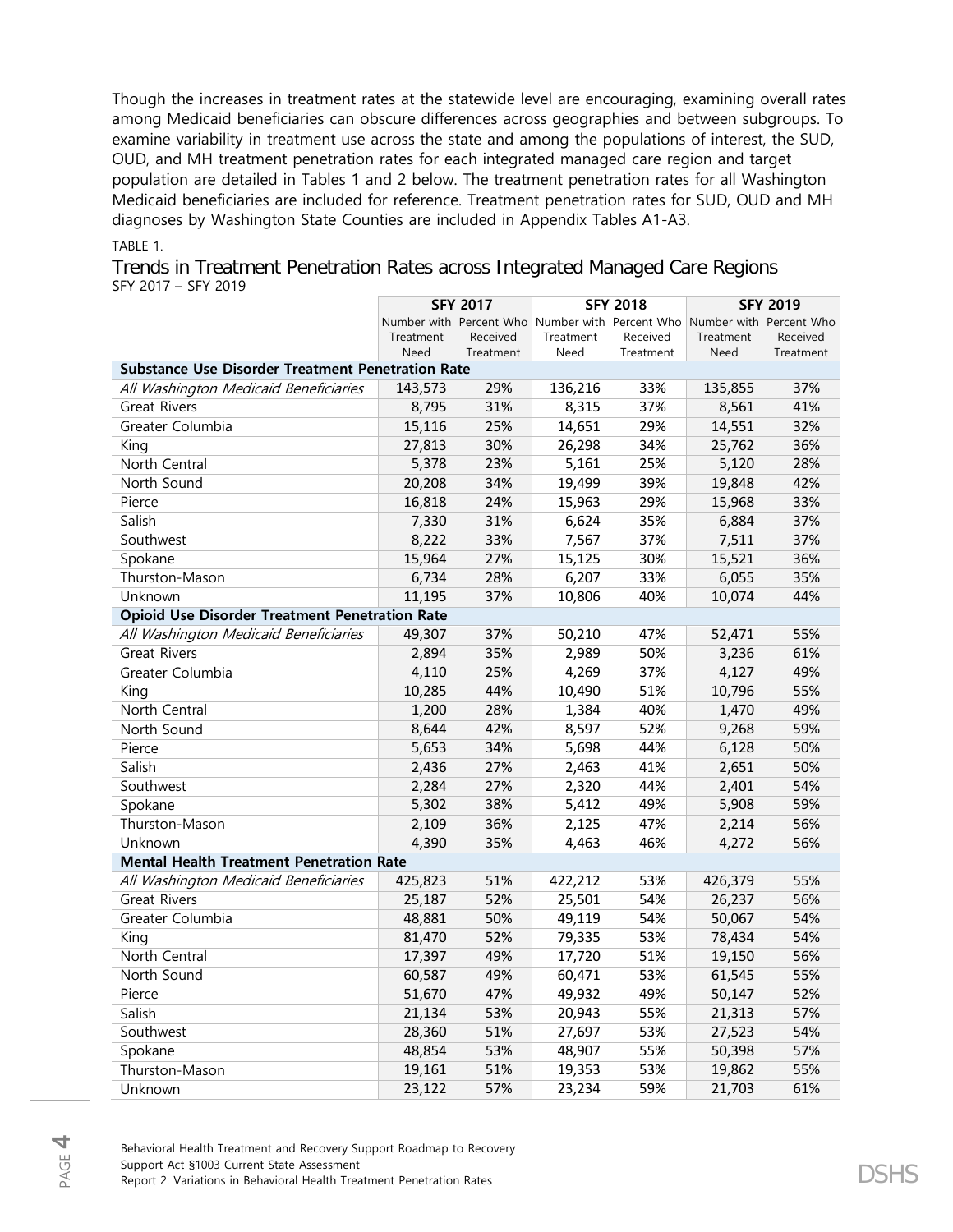**Substance Use Disorder Treatment Penetration Rate.** Regional SUD treatment penetration rates increased by 4 to 10 percentage points from SFY 2017 to SFY 2019. North Central IMC region had the lowest SUD treatment penetration rates across all three years, but increased overall from 23 percent to 28 percent. North Sound IMC region had the highest SUD treatment penetration rates across all three years, from 34 percent to 42 percent. Great Rivers, Spokane and Pierce IMC regions had the largest increases from SFY 2017 to SFY 2019 (9 to 10 percentage points). Southwest and North Central IMC regions had the smallest increases (4 to 5 percentage points).

**Opioid Use Disorder Treatment Penetration Rate.** Increases in regional OUD treatment penetration rates increased ranging from 11 percentage points to 27 percentage points. King County IMC had the highest OUD treatment penetration rate in SFY 2017 (44 percent), but had the lowest percentage point increase in OUD treatment rates (up 11 percentage points to 55 percent). Conversely, Greater Columbia IMC had the lowest OUD treatment penetration rate in SFY 2017 (25 percent), and had the second highest percentage point increase in OUD treatment (up 24 percentage points to 49 percent). Great Rivers IMC had the greatest percentage point increase in OUD treatment, up 26 percentage points from 35 percent to 61 percent, which was the highest regional OUD treatment penetration rate.

**Mental Health Treatment Penetration Rate.** Of the three treatment penetration rates, the MH rate had the smallest increases between SFY 2017 and SFY 2019. While all IMC regions did increase their MH treatment penetration rate, the increases ranged from 2 to 7 percentage points. King County IMC had the smallest increase of 2 percentage points from 52 to 54 percent. North Sound and North Central IMC regions had the largest increases, 6 to 7 percentage points. Spokane and Salish IMC regions had the highest MH treatment penetration rate across all three years. Pierce County IMC had the lowest MH treatment penetration rate across all three fiscal years examined in these analyses.

Table 2 shows that treatment penetration rates also varied considerably by populations of interest, with some populations having increases in treatment penetration and others seeing little or no increase across years.

### TABLE 2.

|                                                          | <b>SFY 2017</b> |                                                                         | <b>SFY 2018</b> |           | <b>SFY 2019</b> |           |
|----------------------------------------------------------|-----------------|-------------------------------------------------------------------------|-----------------|-----------|-----------------|-----------|
|                                                          |                 | Number with Percent Who Number with Percent Who Number with Percent Who |                 |           |                 |           |
|                                                          | Treatment       | Received                                                                | Treatment       | Received  | Treatment       | Received  |
|                                                          | Need            | Treatment                                                               | Need            | Treatment | Need            | Treatment |
| <b>Substance Use Disorder Treatment Penetration Rate</b> |                 |                                                                         |                 |           |                 |           |
| All Washington Medicaid Beneficiaries                    | 143,573         | 29%                                                                     | 136,216         | 33%       | 135,855         | 37%       |
| Pregnant and Postpartum Women                            | 9,075           | 33%                                                                     | 8,653           | 34%       | 8,132           | 38%       |
| Adolescents (Age 13 to 18)                               | 9,647           | 32%                                                                     | 9,383           | 34%       | 9,203           | 32%       |
| TAYA (Age 16 to 25)                                      | 25,120          | 27%                                                                     | 22,736          | 30%       | 21,474          | 30%       |
| American Indian or Alaskan Native                        | 11,461          | 41%                                                                     | 11,148          | 42%       | 11,371          | 44%       |
| Justice System-Involved Persons                          | 28,230          | 44%                                                                     | 27,459          | 48%       | 27,581          | 53%       |
| Individuals Experiencing Homelessness                    | 19,391          | 37%                                                                     | 18,915          | 42%       | 20,233          | 46%       |
| Individuals with Unstable Housing                        | 40,002          | 37%                                                                     | 38,534          | 41%       | 40,486          | 46%       |
| <b>Opioid Use Disorder Treatment Penetration Rate</b>    |                 |                                                                         |                 |           |                 |           |
| All Washington Medicaid Beneficiaries                    | 49,307          | 37%                                                                     | 50,210          | 47%       | 52,471          | 55%       |
| Pregnant and Postpartum Women                            | 3,126           | 47%                                                                     | 3,142           | 55%       | 3,005           | 61%       |
| Adolescents (Age 13 to 18)                               | 701             | 4%                                                                      | 586             | 8%        | 526             | 13%       |
| TAYA (Age 16 to 25)                                      | 5,602           | 28%                                                                     | 4,902           | 39%       | 4,465           | 47%       |
| American Indian or Alaskan Native                        | 4,327           | 43%                                                                     | 4,521           | 50%       | 4,940           | 56%       |
| Justice System-Involved Persons                          | 11,951          | 33%                                                                     | 12,549          | 46%       | 13,658          | 56%       |
| Individuals Experiencing Homelessness                    | 8,437           | 38%                                                                     | 9,110           | 49%       | 10,180          | 57%       |
| Individuals with Unstable Housing                        | 16,373          | 38%                                                                     | 17,282          | 49%       | 19,307          | 58%       |

### Trends in Treatment Penetration Rates among SUPPORT ACT Populations of Interest SFY 2017 – SFY 2019

PAGE **5**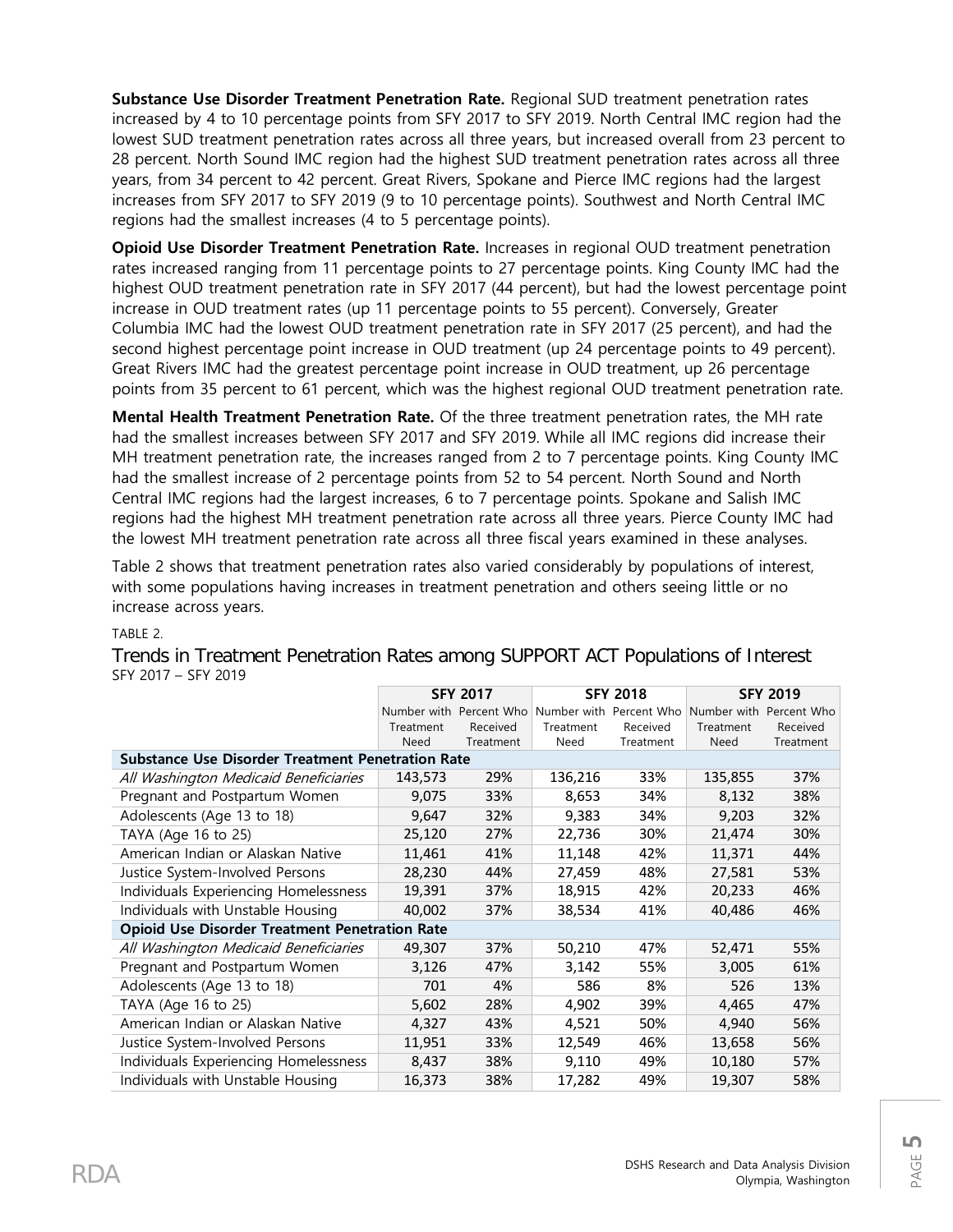|                                                 | <b>SFY 2017</b> |                                                 |           | <b>SFY 2018</b> | <b>SFY 2019</b> |             |
|-------------------------------------------------|-----------------|-------------------------------------------------|-----------|-----------------|-----------------|-------------|
|                                                 |                 | Number with Percent Who Number with Percent Who |           |                 | Number with     | Percent Who |
|                                                 | Treatment       | Received                                        | Treatment | Received        | Treatment       | Received    |
|                                                 | Need            | Treatment                                       | Need      | Treatment       | Need            | Treatment   |
| <b>Mental Health Treatment Penetration Rate</b> |                 |                                                 |           |                 |                 |             |
| All Washington Medicaid Beneficiaries           | 425,823         | 51%                                             | 422,212   | 53%             | 426,379         | 55%         |
| Pregnant and Postpartum Women                   | 21,135          | 45%                                             | 19,917    | 46%             | 19,102          | 49%         |
| Adolescents (Age 13 to 18)                      | 59,689          | 60%                                             | 62,673    | 63%             | 69,552          | 66%         |
| TAYA (Age 16 to 25)                             | 78,531          | 52%                                             | 77.728    | 55%             | 78,965          | 57%         |
| American Indian or Alaskan Native               | 21,646          | 54%                                             | 21,898    | 54%             | 22,482          | 55%         |
| Justice System-Involved Persons                 | 28,331          | 57%                                             | 28,197    | 59%             | 28,227          | 58%         |
| Individuals Experiencing Homelessness           | 23,121          | 54%                                             | 22,911    | 55%             | 24,085          | 55%         |
| Individuals with Unstable Housing               | 55,056          | 54%                                             | 53.434    | 56%             | 55,233          | 56%         |

**Pregnant and Postpartum Women.** Pregnant and postpartum women had the lowest MH treatment penetration rates among all the populations of interest examined and were well below the statewide treatment penetration rate. Conversely, compared to the other target populations, Pregnant and Postpartum women had the highest OUD treatment penetration rates across all three years of study. This likely reflects the emphasis on providing Buprenorphine to pregnant women diagnosed with OUD.

**Adolescents.** The OUD treatment penetration rate is much lower among adolescents compared to other populations due to age-based restrictions for prescribing most medications for opioid use disorder (MOUD). Many MOUD prescribers are not comfortable prescribing MOUD to individuals who are 15 years old or younger. While methadone use is limited to those individuals aged 18 and older, buprenorphine formulations can be prescribed off-label to individuals as young as 14 or 15 years old. Even with a small proportion of adolescents eligible to receive MOUD, it is clear that access to MOUD increased substantially in the three years examined. While this population had relatively low rates of SUD and OUD treatment penetration rates compared to the other SUPPORT ACT target populations, the MH treatment penetration rate was higher than the statewide rate and rates in other populations of interest, and steadily increased over the three years examined. While MH and OUD treatment penetration rates increased across the study period, SUD treatment penetration rates remained stable across the study period in the adolescent population.

**TAYA.** The MH and OUD treatment penetration rates for the TAYA population increased over the three years examined, with OUD treatment penetration rates increasing by 19 percent from SFY 2017- SFY 2019. However, this increase in OUD treatment did not correlate with substantial increases in SUD treatment penetration rates.

**American Indian/Alaskan Native.** The American Indian/Alaskan Native population had similar MH, SUD, and OUD treatment penetration rates compared to the other populations of interest in SFY 2017, but saw a more moderate increase in treatment penetration rates across all three years.

**Justice System-Involved Persons.** Persons with arrests in the measurement year had the highest SUD and the second highest MH treatment penetration rates across all three years. In addition, while the OUD treatment penetration rate was lower than the statewide rate in SFY 2017, by SFY 2019, the OUD treatment penetration rate exceeded the state rate.

**Individuals Experiencing Homelessness or Housing Instability.** Persons experiencing homelessness had higher baseline SUD treatment penetration rates and saw rate increases similar to that of the broader Medicaid population. Increases in OUD penetration rates were comparable to the increase in statewide rates. Interestingly, taking a broader view of housing instability and looking at persons experiencing either homelessness or housing instability does not change the overall rates of MH, SUD, and OUD treatment penetration. Though the population more than doubles, the pattern remains the same. From SFY 2017 to SFY 2019, there was a substantial increase in OUD and SUD treatment penetration rates but the MH treatment penetration rate remained stable.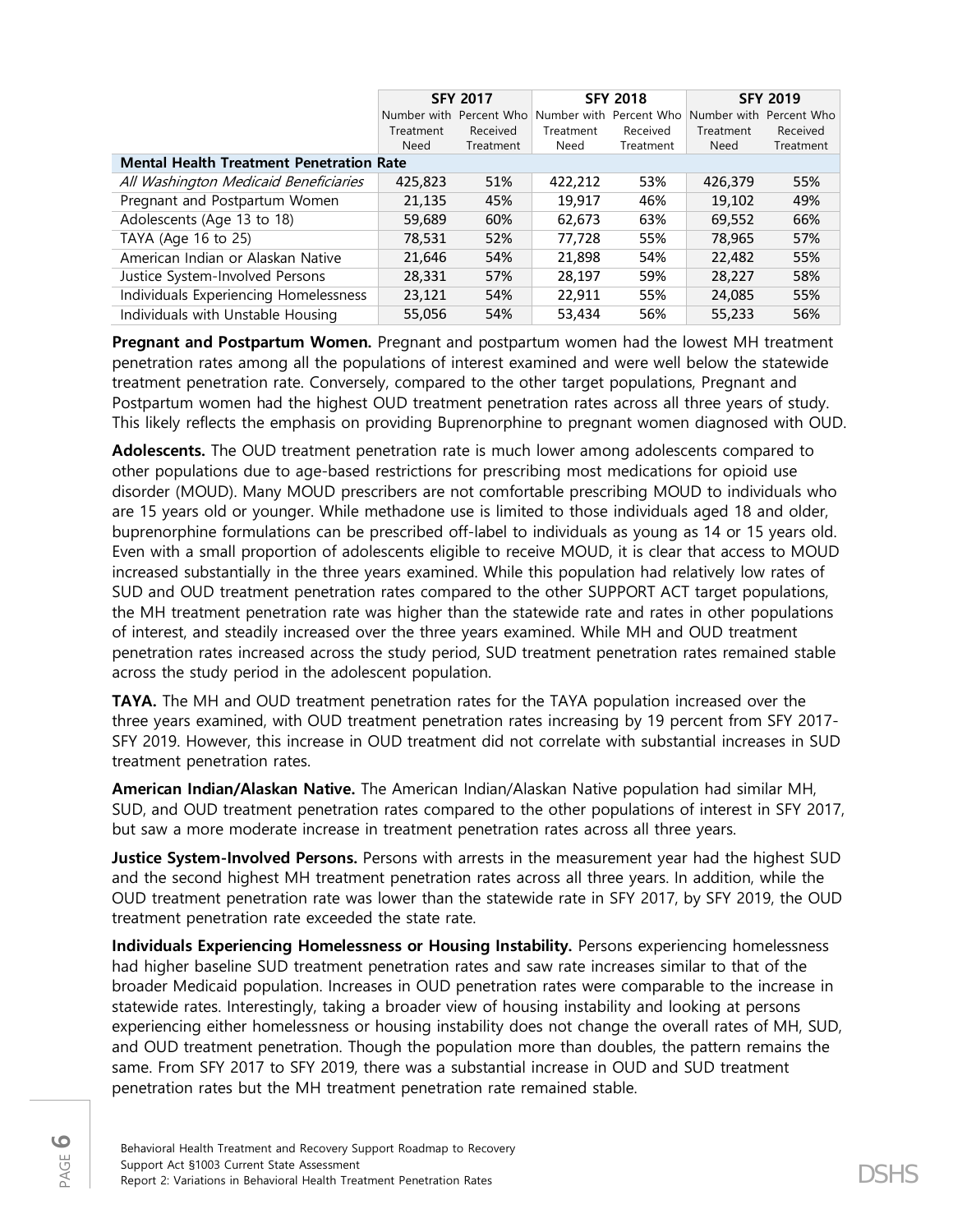# Treatment Penetration Rates for Medicaid Beneficiaries with Co-Occurring Behavioral Health Treatment Needs

Medicaid beneficiaries may have multiple behavioral health treatment needs. As detailed in Current State Assessment Report 4, about 9 percent of Medicaid beneficiaries had a co-occurring SUD and MH treatment need in SFY 2019. To understand if those with co-occurring disorders are also receiving treatment for both their MH and SUD diagnoses, we identified those who met the criteria for inclusion for both the SUD and MH treatment penetration rates and those who met the criteria for both the OUD and MH treatment penetration rates.

We examined whether these individuals with co-occurring disorders received treatment for both disorders, treatment for only one disorder, or received no treatment in the measurement year. Rates are reported for all Washington Medicaid beneficiaries, by IMC region, and by SUPPORT ACT populations of interest. Table 3 focuses on those Medicaid beneficiaries with a co-occurring SUD and MH treatment need. Table 4 focuses on Medicaid beneficiaries with co-occurring OUD and MH treatment needs.

As shown in Table 3, of the approximately 62,000 Medicaid beneficiaries with a co-occurring MH and SUD treatment need, only 14 percent received both MH and SUD treatment. 45 percent received MH treatment only, 5 percent received SUD treatment only, and 36 percent received neither SUD nor MH treatment in the measurement period.

### TABLE 3.

### SUD and MH Treatment Need and Treatment Penetration Rates in SFY 2019 By Integrated Managed Care Region and SUPPORT ACT Populations of Interest

|                                       | Number with | Percent Who                  | Percent Who | Percent Who                   | Percent Who |
|---------------------------------------|-------------|------------------------------|-------------|-------------------------------|-------------|
|                                       | $MH + SUB$  | Received MH +                | Received MH | Received SUD                  | Received No |
|                                       |             | Treatment Need SUD Treatment |             | Treatment Only Treatment Only | Treatment   |
| All Washington Medicaid Beneficiaries | 62,325      | 14%                          | 45%         | 5%                            | 36%         |
| <b>Integrated Managed Care Region</b> |             |                              |             |                               |             |
| <b>Great Rivers</b>                   | 3,927       | 18%                          | 40%         | 5%                            | 37%         |
| Greater Columbia                      | 7,347       | 16%                          | 43%         | 6%                            | 35%         |
| King                                  | 11,597      | 12%                          | 49%         | 4%                            | 35%         |
| North Central                         | 2,684       | 12%                          | 47%         | 4%                            | 37%         |
| North Sound                           | 7,863       | 13%                          | 45%         | 5%                            | 37%         |
| Pierce                                | 7,187       | 13%                          | 42%         | 5%                            | 40%         |
| Salish                                | 3,071       | 17%                          | 44%         | 5%                            | 34%         |
| Southwest                             | 3,801       | 18%                          | 38%         | 7%                            | 37%         |
| Spokane                               | 7,290       | 14%                          | 47%         | 4%                            | 35%         |
| Thurston-Mason                        | 2,931       | 14%                          | 47%         | 5%                            | 34%         |
| <b>Unknown</b>                        | 4,627       | 19%                          | 46%         | 6%                            | 29%         |
| <b>Populations of Interest</b>        |             |                              |             |                               |             |
| Pregnant and Postpartum Women         | 3,837       | 14%                          | 42%         | 5%                            | 39%         |
| Adolescents (Age 13 to 18)            | 6,472       | 23%                          | 48%         | 6%                            | 23%         |
| TAYA (Age 16 to 25)                   | 12,677      | 15%                          | 49%         | 5%                            | 31%         |
| American Indian or Alaskan Native     | 4,471       | 18%                          | 36%         | 8%                            | 38%         |
| Justice System-Involved Persons       | 10,370      | 27%                          | 36%         | 9%                            | 28%         |
| Individuals Experiencing Homelessness | 7,867       | 20%                          | 40%         | 6%                            | 34%         |
| Individuals with Unstable Housing     | 16,526      | 19%                          | 41%         | 6%                            | 34%         |

Results in Table 4 show OUD and MH treatment need and treatment penetration rates in SFY 2019. Medicaid beneficiaries who received SUD treatment but not OUD-specific treatment were not included in the OUD treatment penetration rates, thus the rows in Table 4 do not add up to 100 percent.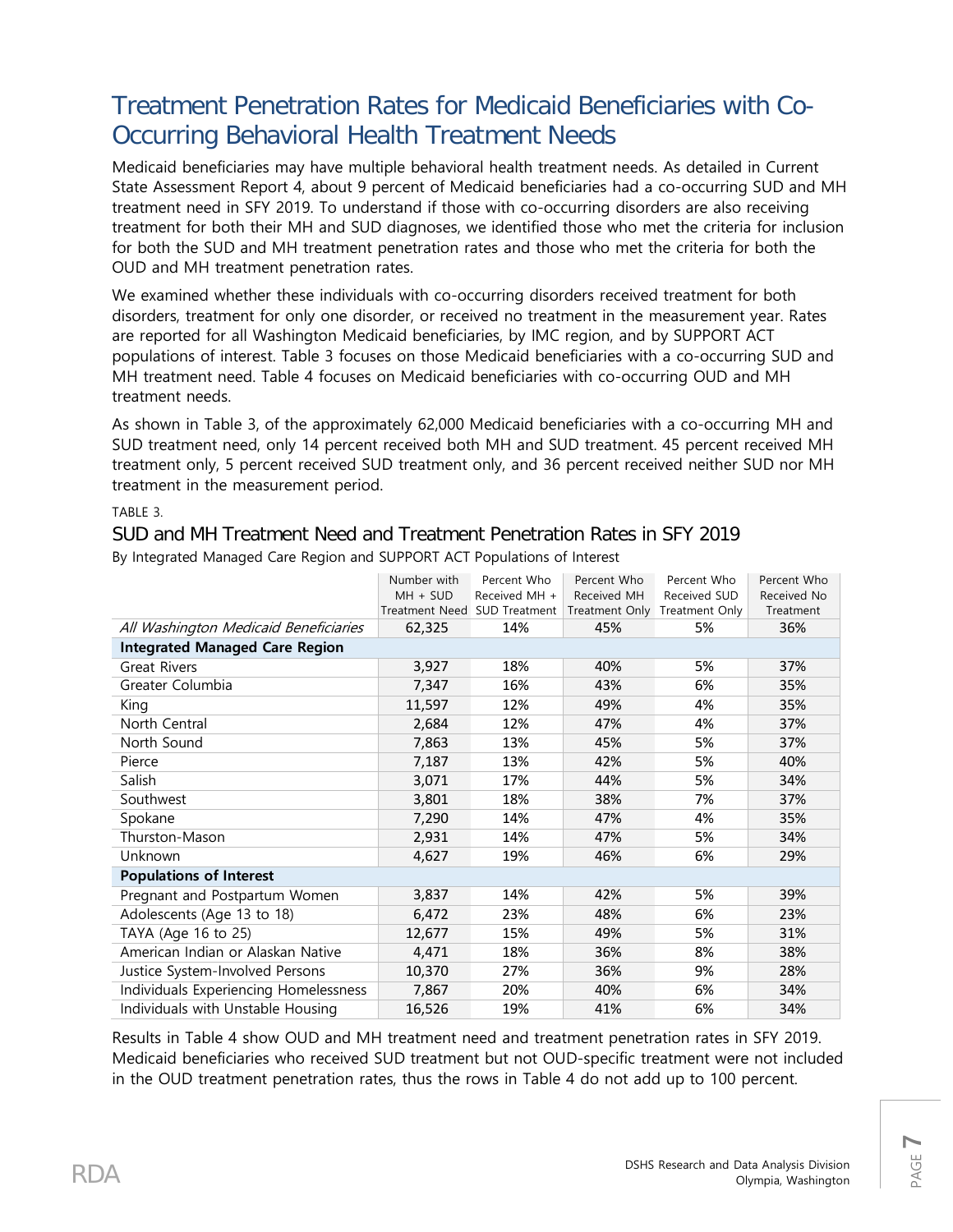In contrast to beneficiaries with co-occurring SUD and MH treatment needs, Medicaid beneficiaries with co-occurring OUD and MH treatment needs had a higher rate of receiving treatment for both diagnoses (32 percent) and a lower rate of receiving no treatment (18 percent) in the measurement period (see Table 4). In addition, 24 percent received OUD treatment only and 16 percent received MH treatment only. Treatment penetration rates for those who received both MH and OUD treatment were higher relative to the MH and SUD rates, and were highest for pregnant and postpartum women, and justice system-involved persons. Adolescents with both MH and OUD treatment needs received both MH and OUD treatment at a lower rate relative to the other target populations, as well as OUD treatment only at a lower rate relative to the other target populations. Adolescents had a higher rate of MH treatment only compared to the statewide Medicaid population.

TABLE 4.

OUD and MH Treatment Need and Treatment Penetration Rates in SFY 2019 By Integrated Managed Care Region and SUPPORT ACT Populations of Interest

|                                       | Number with<br>MH + OUD<br><b>Treatment Need</b> | Percent Who<br>Received MH +<br>OUD*<br>Treatment | Percent Who<br>Received MH | Percent Who<br>Received OUD*<br>Treatment Only Treatment Only | Percent Who<br>Received No<br>Treatment |
|---------------------------------------|--------------------------------------------------|---------------------------------------------------|----------------------------|---------------------------------------------------------------|-----------------------------------------|
| All Washington Medicaid Beneficiaries | 43,762                                           | 32%                                               | 16%                        | 24%                                                           | 18%                                     |
| <b>Integrated Managed Care Region</b> |                                                  |                                                   |                            |                                                               |                                         |
| <b>Great Rivers</b>                   | 2,684                                            | 34%                                               | 13%                        | 27%                                                           | 15%                                     |
| Greater Columbia                      | 3,671                                            | 28%                                               | 21%                        | 23%                                                           | 18%                                     |
| King                                  | 8,979                                            | 33%                                               | 17%                        | 23%                                                           | 19%                                     |
| North Central                         | 1,304                                            | 35%                                               | 19%                        | 16%                                                           | 22%                                     |
| North Sound                           | 7,378                                            | 30%                                               | 14%                        | 30%                                                           | 17%                                     |
| Pierce                                | 4,850                                            | 27%                                               | 17%                        | 24%                                                           | 23%                                     |
| Salish                                | 2,273                                            | 36%                                               | 16%                        | 17%                                                           | 19%                                     |
| Southwest                             | 2,073                                            | 29%                                               | 15%                        | 24%                                                           | 19%                                     |
| Spokane                               | 4,956                                            | 34%                                               | 16%                        | 25%                                                           | 15%                                     |
| Thurston-Mason                        | 1,832                                            | 31%                                               | 18%                        | 24%                                                           | 18%                                     |
| Unknown                               | 3,762                                            | 37%                                               | 14%                        | 20%                                                           | 14%                                     |
| <b>Populations of Interest</b>        |                                                  |                                                   |                            |                                                               |                                         |
| Pregnant and Postpartum Women         | 2,616                                            | 36%                                               | 12%                        | 27%                                                           | 12%                                     |
| Adolescents (Age 13 to 18)            | 473                                              | 9%                                                | 32%                        | 4%                                                            | 13%                                     |
| TAYA (Age 16 to 25)                   | 3,701                                            | 28%                                               | 16%                        | 22%                                                           | 16%                                     |
| American Indian or Alaskan Native     | 3,882                                            | 32%                                               | 11%                        | 26%                                                           | 17%                                     |
| Criminal Justice-Involved Persons     | 11,165                                           | 35%                                               | 11%                        | 24%                                                           | 15%                                     |
| Individuals Experiencing Homelessness | 8,443                                            | 33%                                               | 12%                        | 25%                                                           | 17%                                     |
| Individuals with Unstable Housing     | 16,135                                           | 35%                                               | 12%                        | 25%                                                           | 15%                                     |

\* Medicaid beneficiaries who received SUD treatment but not OUD-specific treatment were not included in the OUD treatment penetration rates.

# **Summary**

Overall, these descriptive analyses highlight the current variability in treatment penetration rates among Medicaid beneficiaries. Use of SUD and OUD treatment services has increased from SFY 2017 to SFY 2019. However, the increase varies among populations of interest or treatment types. For example, although pregnant women had comparatively high rates of OUD treatment compared to the general Medicaid beneficiary population, their rates of MH treatment and general SUD treatment penetration are similar or lower. SUD and OUD Treatment penetration rates for adolescents and the TAYA populations were also low relative to other target populations.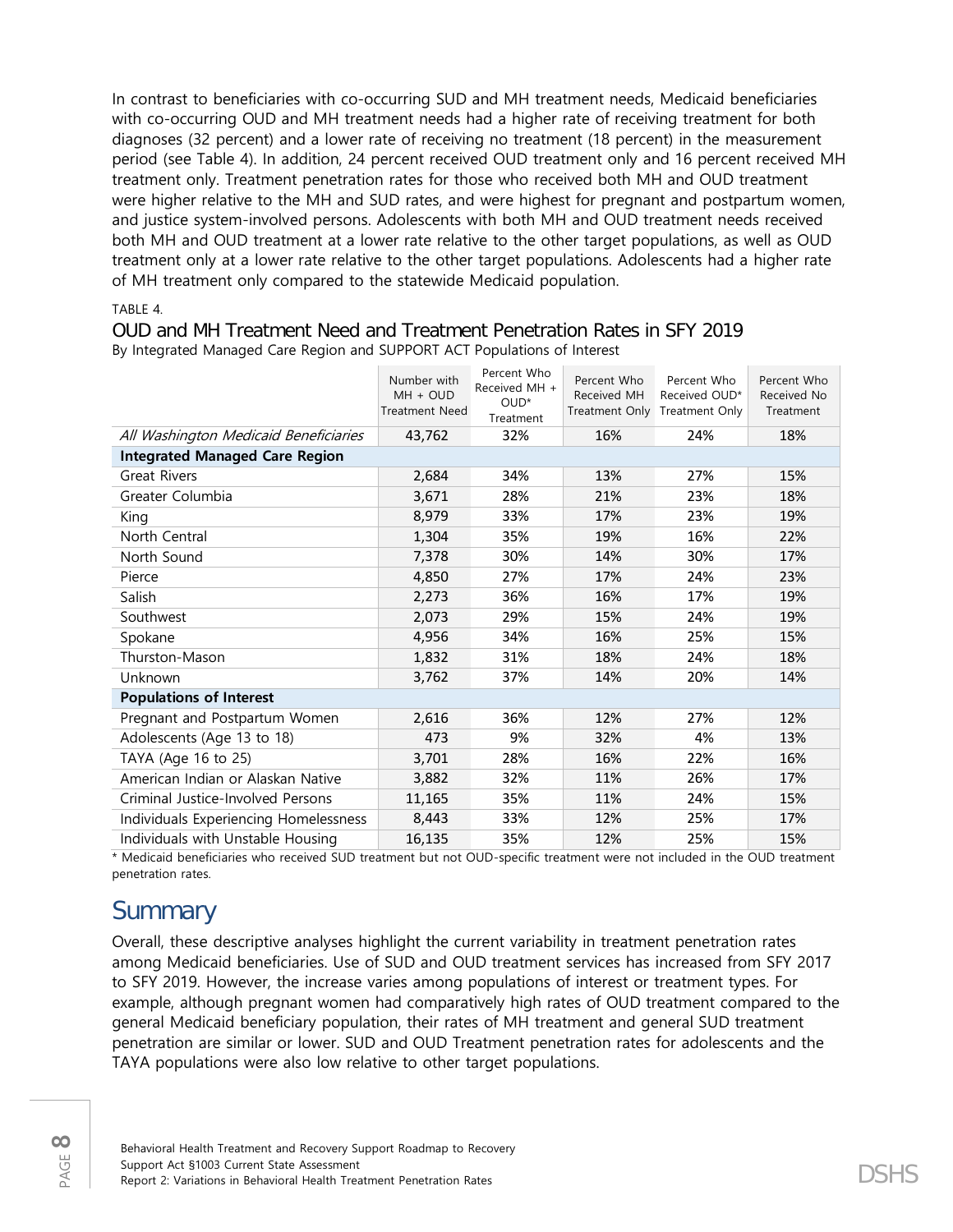It is important to note that this report does not include those Medicaid beneficiaries who are dually eligible for Medicare and Medicaid or those Medicaid beneficiaries who did not meet the minimum eligibility requirements for inclusion in the analytical sample. These populations may have different rates of SUD/OUD diagnoses and treatment use. Additionally, it is important to consider that not all Medicaid-eligible individuals with an SUD or OUD treatment need will be enrolled in Medicaid, or will have interacted with the healthcare system in a way that their need for services is known; accordingly, not all individuals with a true need will be identified as having a need in administrative data sources. Current estimates likely underestimate the true SUD and OUD treatment need for the Medicaideligible population. Future efforts will utilize synthetic estimation techniques to better approximate the true SUD and OUD treatment needs in Washington State.

The goal of the §1003 SUPPORT ACT is to develop a policy framework to guide the advancement of statewide, whole-person, integrated SUD/OUD treatment and recovery support services. Treatment penetration rates help to identify overall variation in access to treatment across populations and geographies. However, these rates do not provide detailed information on how access to different types of treatment may vary across populations. Report 3 of the Current State Assessment provides a more in-depth description of the types of treatment received by Medicaid beneficiaries with a SUD or OUD diagnosis.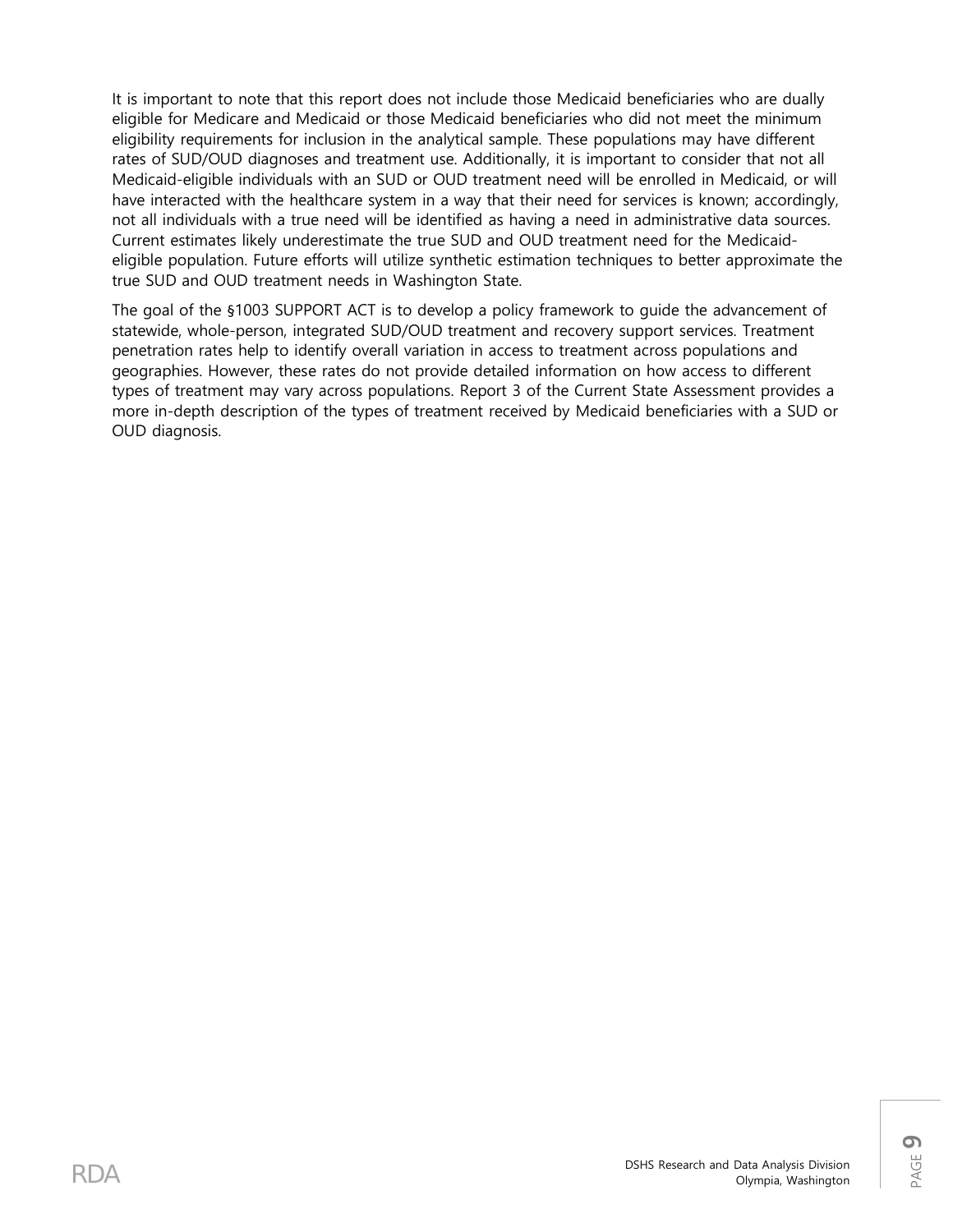TABLE A1.

### Trends in Substance Use Disorder Treatment Penetration Rate by County

|                                       | <b>SFY 2017</b> |                         |                         | <b>SFY 2018</b> | <b>SFY 2019</b> |             |
|---------------------------------------|-----------------|-------------------------|-------------------------|-----------------|-----------------|-------------|
|                                       |                 | Number with Percent Who | Number with Percent Who |                 | Number with     | Percent Who |
|                                       | Treatment       | Received                | Treatment               | Received        | Treatment       | Received    |
|                                       | Need            | Treatment               | Need                    | Treatment       | Need            | Treatment   |
| All Washington Medicaid Beneficiaries | 143,573         | 29%                     | 136,216                 | 33%             | 135,855         | 37%         |
| Adams                                 | 220             | 25%                     | 216                     | 17%             | 253             | 28%         |
| Asotin                                | 689             | 20%                     | 743                     | 24%             | 851             | 29%         |
| Benton                                | 3,814           | 21%                     | 3,439                   | 29%             | 3,339           | 37%         |
| Chelan                                | 1,451           | 27%                     | 1,404                   | 29%             | 1,422           | 32%         |
| Clallam                               | 2,157           | 39%                     | 2,081                   | 42%             | 2,147           | 46%         |
| Clark                                 | 7,549           | 33%                     | 6,917                   | 38%             | 6,845           | 38%         |
| Columbia                              | 110             | 21%                     | 96                      | 26%             | 97              | 33%         |
| Cowlitz                               | 3,490           | 28%                     | 3,225                   | 36%             | 3,277           | 43%         |
| Douglas                               | 609             | 30%                     | 593                     | 34%             | 599             | 34%         |
| Ferry                                 | 196             | 22%                     | 206                     | 33%             | 203             | 33%         |
| Franklin                              | 1,156           | 20%                     | 1,174                   | 27%             | 1,139           | 30%         |
| Garfield                              | 41              | 39%                     | 36                      | 28%             | 37              | 22%         |
| Grant                                 | 1,990           | 17%                     | 1,954                   | 20%             | 1,952           | 23%         |
| Grays Harbor                          | 2,670           | 38%                     | 2,472                   | 45%             | 2,579           | 45%         |
| Island                                | 1,051           | 26%                     | 938                     | 29%             | 927             | 32%         |
| Jefferson                             | 555             | 30%                     | 503                     | 33%             | 557             | 34%         |
| King                                  | 27,813          | 30%                     | 26,298                  | 33%             | 25,762          | 36%         |
| Kitsap                                | 4,618           | 27%                     | 4,040                   | 31%             | 4,180           | 33%         |
| Kittitas                              | 613             | 30%                     | 580                     | 35%             | 642             | 32%         |
| Klickitat                             | 492             | 24%                     | 468                     | 29%             | 487             | 28%         |
| Lewis                                 | 1,945           | 27%                     | 1,911                   | 30%             | 2,002           | 34%         |
| Lincoln                               | 152             | 28%                     | 130                     | 25%             | 126             | 27%         |
| Mason                                 | 2,005           | 27%                     | 1,685                   | 33%             | 1,532           | 36%         |
| Okanogan                              | 1,328           | 23%                     | 1,210                   | 23%             | 1,147           | 27%         |
| Pacific                               | 609             | 27%                     | 615                     | 32%             | 612             | 32%         |
| Pend Oreille                          | 372             | 23%                     | 381                     | 25%             | 374             | 25%         |
| Pierce                                | 16,818          | 24%                     | 15,963                  | 29%             | 15,968          | 33%         |
| San Juan                              | 175             | 38%                     | 193                     | 33%             | 217             | 29%         |
| Skagit                                | 2,543           | 38%                     | 2,558                   | 40%             | 2,552           | 43%         |
| Skamania                              | 181             | 34%                     | 182                     | 32%             | 179             | 33%         |
| Snohomish                             | 12,262          | 34%                     | 11,846                  | 39%             | 12,073          | 42%         |
| Spokane                               | 13,918          | 27%                     | 13,201                  | 31%             | 13,508          | 37%         |
| Stevens                               | 1,106           | 23%                     | 991                     | 27%             | 1,057           | 33%         |
| Thurston                              | 4,729           | 28%                     | 4,522                   | 33%             | 4,523           | 35%         |
| Wahkiakum                             | 81              | 28%                     | 92                      | 45%             | 91              | 35%         |
| Walla Walla                           | 1,374           | 20%                     | 1,287                   | 27%             | 1,223           | 32%         |
| Whatcom                               | 4,177           | 36%                     | 3,964                   | 40%             | 4,079           | 43%         |
| Whitman                               | 377             | 15%                     | 379                     | 17%             | 386             | 20%         |
| Yakima                                | 6,942           | 28%                     | 6,917                   | 31%             | 6,837           | 32%         |
| Unknown                               | 11,195          | 37%                     | 10,806                  | 40%             | 10,074          | 44%         |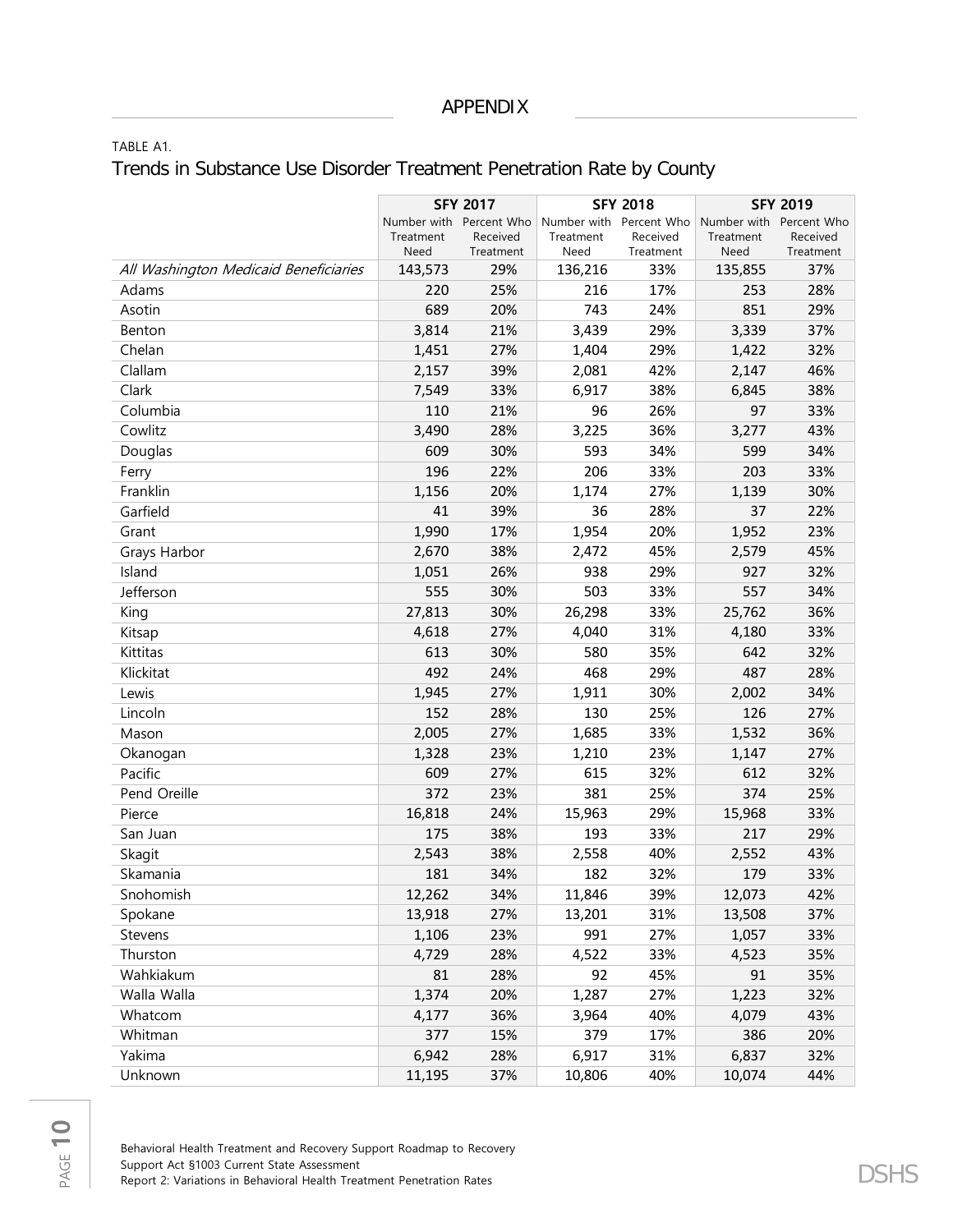### TABLE A2. Trends in Opioid Use Disorder Treatment Penetration Rate by County

|                                       | <b>SFY 2017</b> |                                     |           |                                     | <b>SFY 2019</b> |                                     |  |
|---------------------------------------|-----------------|-------------------------------------|-----------|-------------------------------------|-----------------|-------------------------------------|--|
|                                       |                 |                                     |           | <b>SFY 2018</b>                     |                 |                                     |  |
|                                       | Treatment       | Number with Percent Who<br>Received | Treatment | Number with Percent Who<br>Received | Treatment       | Number with Percent Who<br>Received |  |
|                                       | Need            | Treatment                           | Need      | Treatment                           | Need            | Treatment                           |  |
| All Washington Medicaid Beneficiaries | 49,307          | 37%                                 | 50,210    | 47%                                 | 52,471          | 55%                                 |  |
| Adams                                 | 28              | 21%                                 | 35        | 17%                                 | 41              | 32%                                 |  |
| Asotin                                | 187             | 30%                                 | 227       | 49%                                 | 316             | 55%                                 |  |
| Benton                                | 1,492           | 21%                                 | 1,447     | 32%                                 | 1,240           | 52%                                 |  |
| Chelan                                | 361             | 30%                                 | 400       | 45%                                 | 447             | 55%                                 |  |
| Clallam                               | 925             | 31%                                 | 946       | 46%                                 | 989             | 56%                                 |  |
| Clark                                 | 2,126           | 27%                                 | 2,162     | 45%                                 | 2,245           | 54%                                 |  |
| Columbia                              | 35              | 26%                                 | 29        | 31%                                 | 33              | 52%                                 |  |
| Cowlitz                               | 1,038           | 25%                                 | 1,143     | 50%                                 | 1,312           | 65%                                 |  |
| Douglas                               | 152             | 32%                                 | 186       | 51%                                 | 217             | 55%                                 |  |
| Ferry                                 | 50              | 26%                                 | 59        | 29%                                 | 68              | 43%                                 |  |
| Franklin                              | 377             | 15%                                 | 406       | 23%                                 | 299             | 37%                                 |  |
| Garfield                              | $\ast$          | 33%                                 | $\ast$    | 33%                                 | $\ast$          | 63%                                 |  |
| Grant                                 | 403             | 24%                                 | 475       | 35%                                 | 501             | 42%                                 |  |
| Grays Harbor                          | 1,140           | 50%                                 | 1,130     | 57%                                 | 1,129           | 64%                                 |  |
| Island                                | 318             | 31%                                 | 277       | 42%                                 | 290             | 51%                                 |  |
| Jefferson                             | 156             | 20%                                 | 161       | 29%                                 | 205             | 44%                                 |  |
| King                                  | 10,285          | 44%                                 | 10,490    | 51%                                 | 10,796          | 55%                                 |  |
| Kitsap                                | 1,355           | 26%                                 | 1,356     | 39%                                 | 1,457           | 47%                                 |  |
| Kittitas                              | 138             | 32%                                 | 176       | 45%                                 | 197             | 41%                                 |  |
| Klickitat                             | 107             | 21%                                 | 112       | 31%                                 | 106             | 44%                                 |  |
| Lewis                                 | 548             | 25%                                 | 542       | 40%                                 | 618             | 49%                                 |  |
| Lincoln                               | 53              | 11%                                 | 50        | 24%                                 | 49              | 35%                                 |  |
| Mason                                 | 579             | 40%                                 | 586       | 48%                                 | 620             | 52%                                 |  |
| Okanogan                              | 284             | 26%                                 | 323       | 35%                                 | 305             | 47%                                 |  |
| Pacific                               | 152             | 28%                                 | 153       | 42%                                 | 157             | 55%                                 |  |
| Pend Oreille                          | 101             | 39%                                 | 107       | 48%                                 | 114             | 46%                                 |  |
| Pierce                                | 5,653           | 34%                                 | 5,698     | 44%                                 | 6,128           | 50%                                 |  |
| San Juan                              | 46              | 43%                                 | 56        | 45%                                 | 64              | 48%                                 |  |
| Skagit                                | 1,027           | 42%                                 | 1,055     | 51%                                 | 1,135           | 61%                                 |  |
| Skamania                              | 51              | 20%                                 | 46        | 39%                                 | 50              | 50%                                 |  |
| Snohomish                             | 5,567           | 42%                                 | 5,505     | 54%                                 | 5,960           | 60%                                 |  |
| Spokane                               | 4,694           | 38%                                 | 4,799     | 51%                                 | 5,237           | 60%                                 |  |
| Stevens                               | 376             | 36%                                 | 362       | 44%                                 | 399             | 53%                                 |  |
| Thurston                              | 1,530           | 34%                                 | 1,539     | 46%                                 | 1,594           | 57%                                 |  |
| Wahkiakum                             | $\ast$          | 6%                                  | *         | 33%                                 | $\ast$          | 75%                                 |  |
| Walla Walla                           | 410             | 17%                                 | 394       | 36%                                 | 403             | 46%                                 |  |
| Whatcom                               | 1,686           | 46%                                 | 1,704     | 50%                                 | 1,819           | 57%                                 |  |
| Whitman                               | 94              | 11%                                 | 90        | 26%                                 | 92              | 35%                                 |  |
| Yakima                                | 1,371           | 35%                                 | 1,494     | 43%                                 | 1,539           | 50%                                 |  |
| Unknown                               | 4,390           | 35%                                 | 4,463     | 46%                                 | 4,272           | 56%                                 |  |

\*Suppressed due to small numbers (n<11) or secondary suppression.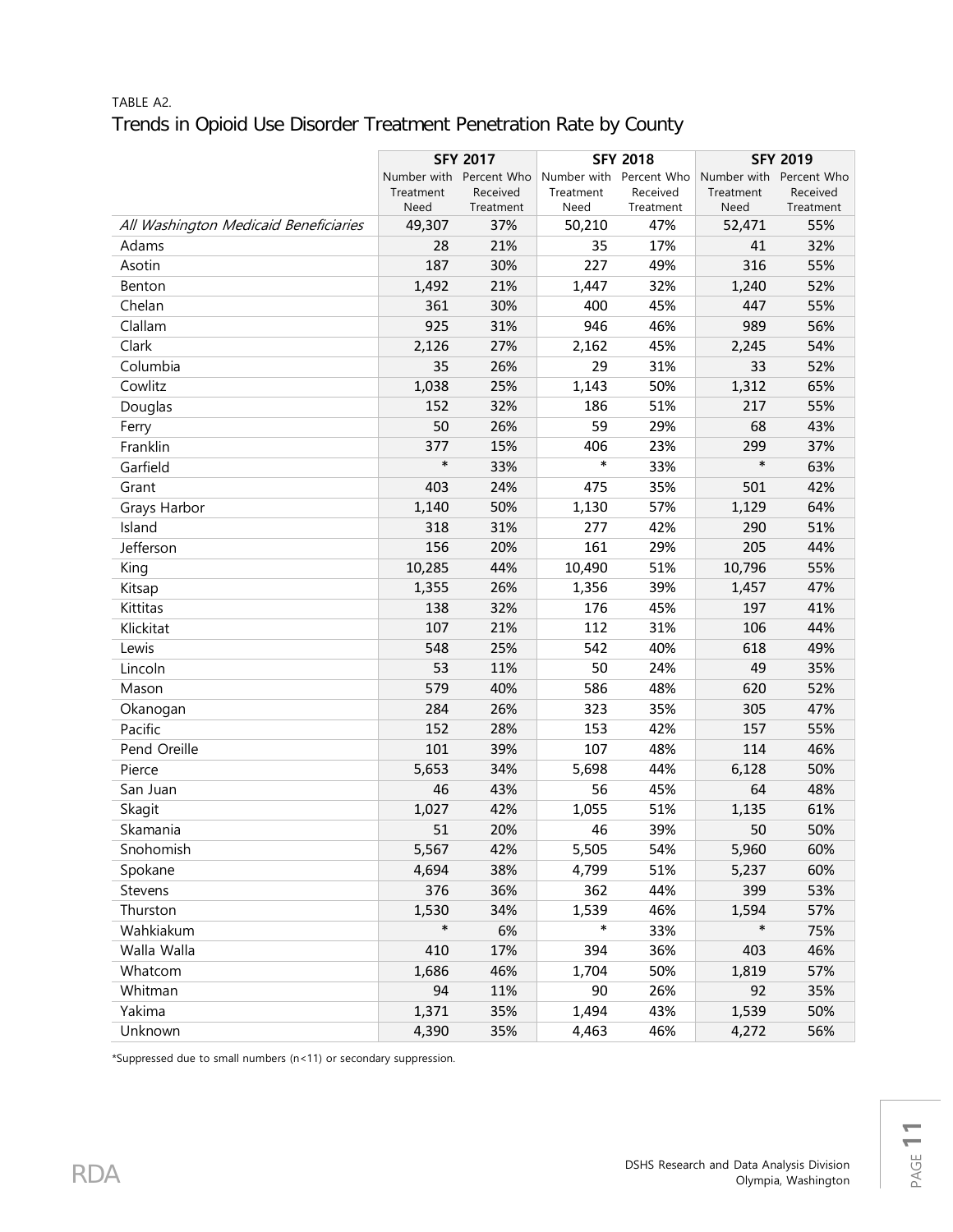### TABLE A3. Trends in Mental Health Treatment Penetration Rate by County

|                                       |                   |                         | <b>SFY 2018</b> |                         | <b>SFY 2019</b>         |                       |
|---------------------------------------|-------------------|-------------------------|-----------------|-------------------------|-------------------------|-----------------------|
|                                       |                   | <b>SFY 2017</b>         |                 |                         |                         |                       |
|                                       |                   | Number with Percent Who | Treatment       | Number with Percent Who | Number with Percent Who |                       |
|                                       | Treatment<br>Need | Received<br>Treatment   | Need            | Received<br>Treatment   | Treatment<br>Need       | Received<br>Treatment |
| All Washington Medicaid Beneficiaries | 425,823           | 51%                     | 422,212         | 53%                     | 426,379                 | 55%                   |
| Adams                                 | 1,074             | 42%                     | 1,228           | 50%                     | 2,163                   | 77%                   |
| Asotin                                | 1,855             | 49%                     | 1,923           | 53%                     | 2,043                   | 55%                   |
| Benton                                | 11,881            | 53%                     | 11,638          | 56%                     | 11,677                  | 56%                   |
| Chelan                                | 5,013             | 53%                     | 5,051           | 55%                     | 5,159                   | 57%                   |
| Clallam                               | 5,452             | 52%                     | 5,373           | 55%                     | 5,418                   | 59%                   |
| Clark                                 | 26,333            | 51%                     | 25,739          | 53%                     | 25,487                  | 54%                   |
| Columbia                              | 328               | 52%                     | 306             | 56%                     | 309                     | 54%                   |
| Cowlitz                               | 10,288            | 55%                     | 10,251          | 58%                     | 10,533                  | 59%                   |
| Douglas                               | 2,431             | 53%                     | 2,534           | 55%                     | 2,605                   | 55%                   |
| Ferry                                 | 513               | 53%                     | 537             | 47%                     | 505                     | 50%                   |
| Franklin                              | 4,943             | 46%                     | 4,990           | 51%                     | 5,292                   | 53%                   |
| Garfield                              | 159               | 41%                     | 132             | 53%                     | 130                     | 51%                   |
| Grant                                 | 6,538             | 46%                     | 6,716           | 49%                     | 7,917                   | 59%                   |
| Grays Harbor                          | 6,500             | 48%                     | 6,519           | 49%                     | 6,560                   | 51%                   |
| Island                                | 3,326             | 53%                     | 3,289           | 54%                     | 3,438                   | 55%                   |
| Jefferson                             | 1,903             | 55%                     | 1,812           | 56%                     | 1,830                   | 55%                   |
| King                                  | 81,470            | 52%                     | 79,335          | 53%                     | 78,434                  | 54%                   |
| Kitsap                                | 13,779            | 52%                     | 13,758          | 55%                     | 14,065                  | 56%                   |
| Kittitas                              | 2,138             | 54%                     | 2,159           | 58%                     | 2,165                   | 59%                   |
| Klickitat                             | 1,403             | 51%                     | 1,383           | 53%                     | 1,453                   | 53%                   |
| Lewis                                 | 6,624             | 50%                     | 6,924           | 55%                     | 7,281                   | 59%                   |
| Lincoln                               | 659               | 46%                     | 654             | 46%                     | 686                     | 50%                   |
| Mason                                 | 4,382             | 50%                     | 4,463           | 52%                     | 4,589                   | 54%                   |
| Okanogan                              | 3,415             | 48%                     | 3,419           | 49%                     | 3,469                   | 48%                   |
| Pacific                               | 1,504             | 48%                     | 1,512           | 48%                     | 1,540                   | 51%                   |
| Pend Oreille                          | 1,033             | 44%                     | 1,045           | 46%                     | 1,051                   | 48%                   |
| Pierce                                | 51,670            | 47%                     | 49,932          | 49%                     | 50,147                  | 52%                   |
| San Juan                              | 698               | 51%                     | 705             | 58%                     | 772                     | 55%                   |
| Skagit                                | 7,736             | 51%                     | 8,392           | 56%                     | 9,208                   | 59%                   |
| Skamania                              | 624               | 51%                     | 575             | 52%                     | 583                     | 52%                   |
| Snohomish                             | 35,042            | 46%                     | 34,528          | 51%                     | 34,557                  | 52%                   |
| Spokane                               | 42,248            | 55%                     | 42,187          | 56%                     | 42,713                  | 57%                   |
| Stevens                               | 3,327             | 46%                     | 3,256           | 47%                     | 3,280                   | 53%                   |
| Thurston                              | 14,779            | 51%                     | 14,890          | 54%                     | 15,273                  | 56%                   |
| Wahkiakum                             | 271               | 58%                     | 295             | 56%                     | 323                     | 56%                   |
| Walla Walla                           | 4,038             | 53%                     | 4,038           | 55%                     | 4,140                   | 55%                   |
| Whatcom                               | 13,785            | 54%                     | 13,557          | 56%                     | 13,570                  | 58%                   |
| Whitman                               | 1,760             | 50%                     | 1,757           | 55%                     | 1,748                   | 55%                   |
| Yakima                                | 21,779            | 49%                     | 22,176          | 53%                     | 22,563                  | 53%                   |
| Unknown                               | 23,122            | 57%                     | 23,234          | 59%                     | 21,703                  | 61%                   |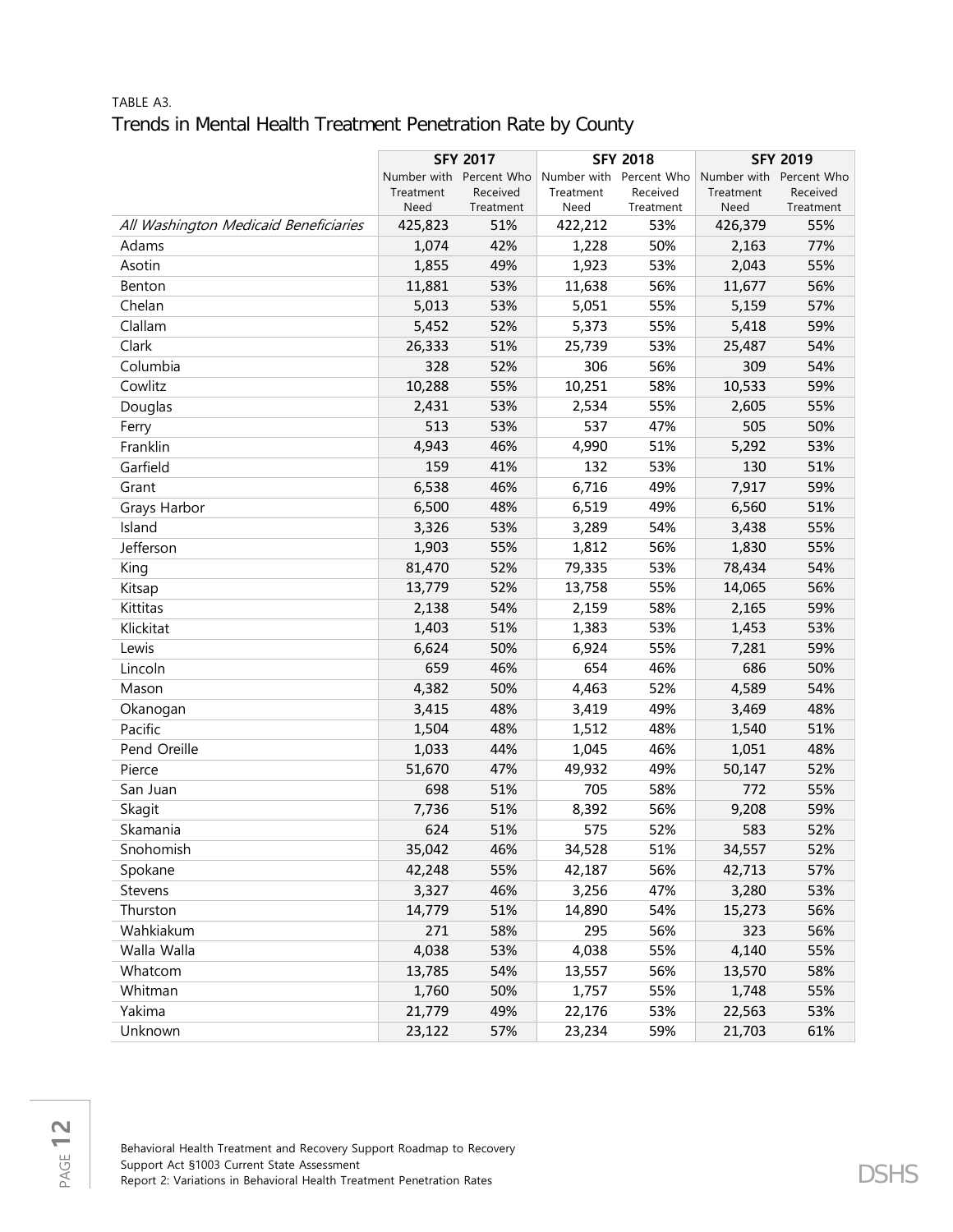#### **STUDY POPULATION**

Adults of ages 18-64 years and Youth of ages 13 to 17 years enrolled in Title XIX Medicaid are the focus of these analyses. Medicaid beneficiaries with non-Medicaid primary health care coverage (also referred to as third-party liability) or who were dually eligible for Medicare and Medicaid were excluded from the analyses, as complete health care information may not be available for these individuals. Analyses were further restricted to individuals who met minimum Medicaid enrollment criteria (11 out of 12 months in the measurement year) to meet eligibility requirements for the treatment penetration rates and the physical health outcome metrics.

This report focuses on individuals who have been diagnosed with substance use disorder (SUD) or opioid use disorder (OUD):

- 1. **Substance Use Disorder Diagnosis** is defined as the presence of an SUD diagnosis within the measurement year (SFY 2017, 2018, or 2019) or the year prior to the measurement year. Example SUD diagnoses include diagnoses related to alcohol, amphetamines (including methamphetamine), cocaine and other stimulants, heroin and other opioids (including synthetic opioids), and cannabis. It does not include diagnoses related to tobacco use disorder.
- 2. **Opioid Use Disorder Diagnosis** is defined as the presence of an OUD diagnosis within the measurement year (SFY 2017, 2018, or 2019) or the year prior to the measurement year. Example OUD diagnoses include diagnoses related to synthetic and non-synthetic opioids, such as heroin and fentanyl. OUD diagnoses are a subset of SUD diagnoses (all individuals with an OUD diagnosis will also be identified as having a SUD diagnosis).

Six populations of interest, as defined in the SUPPORT ACT planning grant, were also examined:

- 1. **Pregnant and postpartum women** are defined as the presence of any pregnancy or delivery related diagnosis code within the measurement year. To ensure consistency with current Medicaid eligibility definitions, postpartum is defined as the 60 days after a delivery. Women who had given birth within the last 60 days but did not have a pregnancy-or delivery-related diagnosis within the measurement year were included to capture the 60-day postpartum time period. For example, if a woman gave birth in June 2018, she would be included in the SFY 2018 population (pregnant) and the SFY 2019 population (postpartum).
- 2. **Adolescents** are defined as individuals aged 13 to 18 years old as of the last day of the measurement year.
- 3. **Transition Age Young Adults** are defined as individuals aged 16 to 25 years old as of the last day of the measurement year.
- 4. **American Indian/Alaskan Natives** are self-identified by the individual through the DSHS Economic Service Administration's Automated Client Eligibility System (ACES) or when enrolling in Medicaid. Individuals who selfidentify as only AI/AN as well as those who identify as AI/AN and another race/ethnicity are included.
- 5. **Justice system-involved persons** are defined as ever arrested in the measurement year. Arrests serve as a proxy for involvement with the justice system and are not intended to represent every individual who may be involved in the justice system. Arrests are identified via the WASIS database that is maintained by the Washington State Patrol. The database is comprised of arrest charges for offenses resulting in fingerprint identification. The database provides a relatively complete record of felony and gross misdemeanor charges, but excludes some arrest charges for misdemeanor offenses that are not required to be reported.
- 6. **Individuals experiencing homelessness and/or housing instability** are defined as ever being homeless or homeless with housing in the measurement year. Housing status is identified using the DSHS Economic Services Administration's Automated Client Eligibility System (ACES) that is used by caseworkers to record information about client self-reported living arrangements and shelter expenses. Separate rates are reported for persons who are homeless and unstably housed.

Additional variables used in these analyses include:

- **Regional attribution** was based on county of residence. Medicaid beneficiaries were attributed to the state, an integrated managed care (IMC) region, and a county based on their county of residence for the majority of the measurement year.
- **Treatment Penetration Rates**: Reported measures adhered to DSHS-RDA 2019 Specifications.
	- − Substance Use Disorder Treatment Penetration Rate: The percentage of Medicaid beneficiaries with a substance use disorder treatment need identified within the measurement year and the year prior, who received at least one qualifying substance use disorder treatment during the measurement year. SUD treatment need is identified by the presence of any of the following in the identification window: diagnosis of a drug or alcohol use disorder in any health service event, receipt of brief intervention services, receipt of medically managed detox services, or receipt of inpatient/residential, outpatient, methadone, or other form of medication for opioid use disorder.